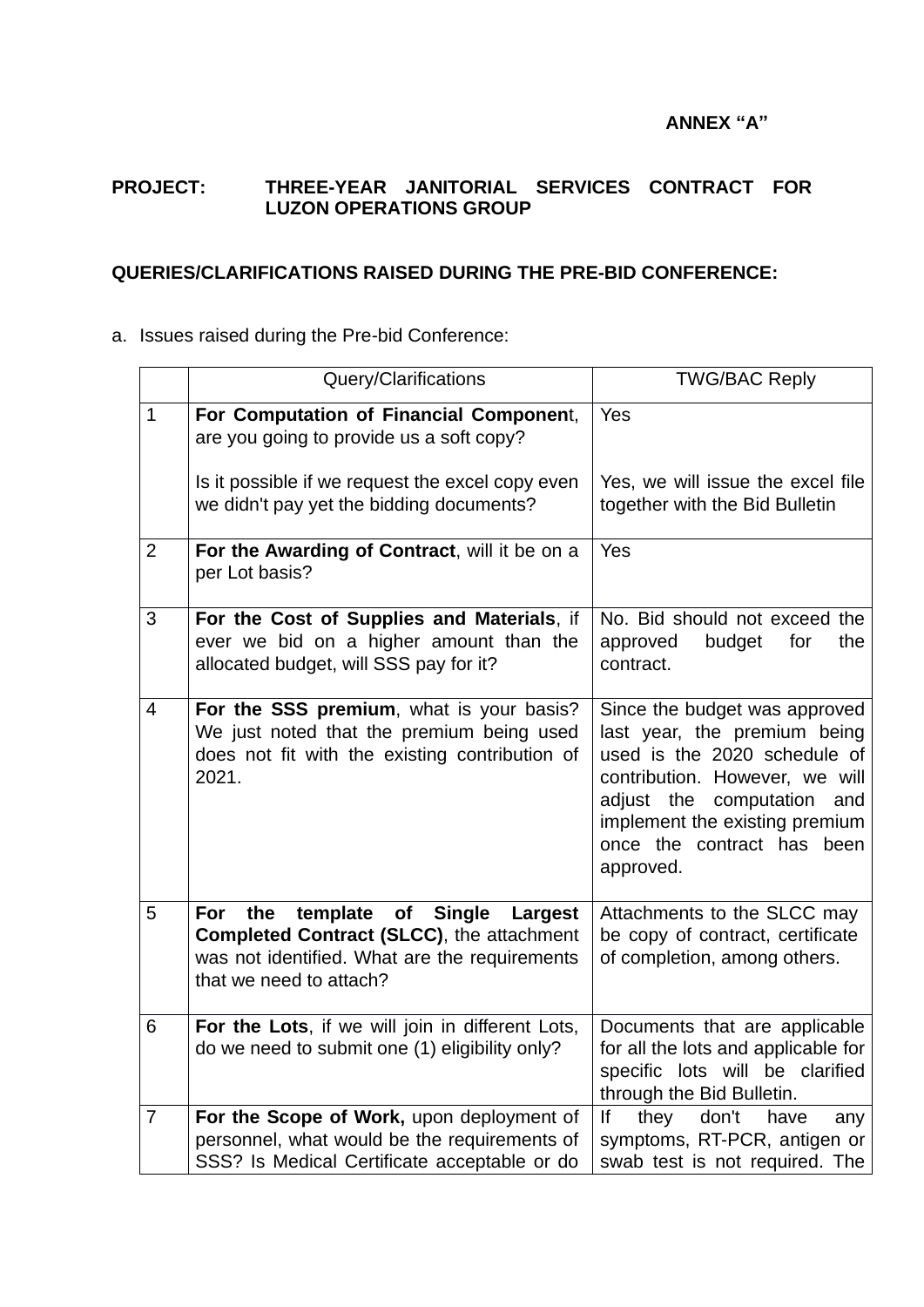|    | they need to undergo the swab/RT-PCR test?                                    | medical<br>certificate<br>is is<br>the<br>standard<br>requirement<br>and<br>sufficient enough for SSS.                                                                                        |
|----|-------------------------------------------------------------------------------|-----------------------------------------------------------------------------------------------------------------------------------------------------------------------------------------------|
| 8  | For Pre-deployment of Janitorial Services,<br>who will shoulder the expenses? | It is stipulated in the Special<br>Conditions of the Contract that<br>it is a part of the obligation of<br>the winning bidder to shoulder<br>the expenses of the janitors<br>upon deployment. |
| 9  | For Administrative Fee, do you have a<br>minimum standard?                    | administrative overhead,<br>For<br>the minimum standard is 10%<br>but not to exceed 12%.                                                                                                      |
| 10 | For Supervisor, is this per lot or per area?                                  | You may identify a supervisor<br>per lot. However, only one (1)<br>was assigned by the agency to<br>supervisor<br>the<br>be<br>as<br>compliance to this requirement.                          |

# b. Reply to written queries:

|                | <b>Bidder's Query</b>                                                                                                                                                                                                                                                                                                                         | <b>TWG Response</b>                                                                                                                                                                                                                        |
|----------------|-----------------------------------------------------------------------------------------------------------------------------------------------------------------------------------------------------------------------------------------------------------------------------------------------------------------------------------------------|--------------------------------------------------------------------------------------------------------------------------------------------------------------------------------------------------------------------------------------------|
| 1              | Since this bidding is for four (4) lots and<br>the bidders wanted to join for all the lots,<br>are we going to prepare<br>how<br>the<br>Technical/Eligibility documents? Is it per<br>lot, or will it be possible for the bidder to<br>submit one set of Technical/Eligibility<br>documents for all the lots?                                 | • For Technical and Financial<br>documents, the<br>bidder<br>should submit one set per<br>Lot since each bid will be<br>treated separately.<br>• For Legal Documents, the<br>bidder can submit one set<br>for all of the lots (4 lots)     |
| $\overline{2}$ | Based on your Financial form and<br>Breakdown rate, we would like to<br>confirm if the SSS and Philhealth<br>contributions will be based and effective<br>on 2021? For example, in Philhealth,<br>currently we still use the set of 2020<br>contributions but in the provided form<br>it's already adjusted based on 2021.<br>Kindly confirm. | <b>of</b><br>For<br>the<br>purposes<br>bidding the rates for the<br>SSS Contribution is 12%<br>and 3.5% for Philhealth<br>During<br>contract<br>implementation the latest<br>contribution<br>shall<br>rate<br>apply in the actual billing. |
| 3              | Cap on the amount of Supplies and<br><b>Materials</b>                                                                                                                                                                                                                                                                                         | Please refer to Annex<br>7.1 to 7.4 of the Bidding<br>Documents.                                                                                                                                                                           |
| 4              | Request for an excel copy of the Financial                                                                                                                                                                                                                                                                                                    | Excel copy of the Financial                                                                                                                                                                                                                |